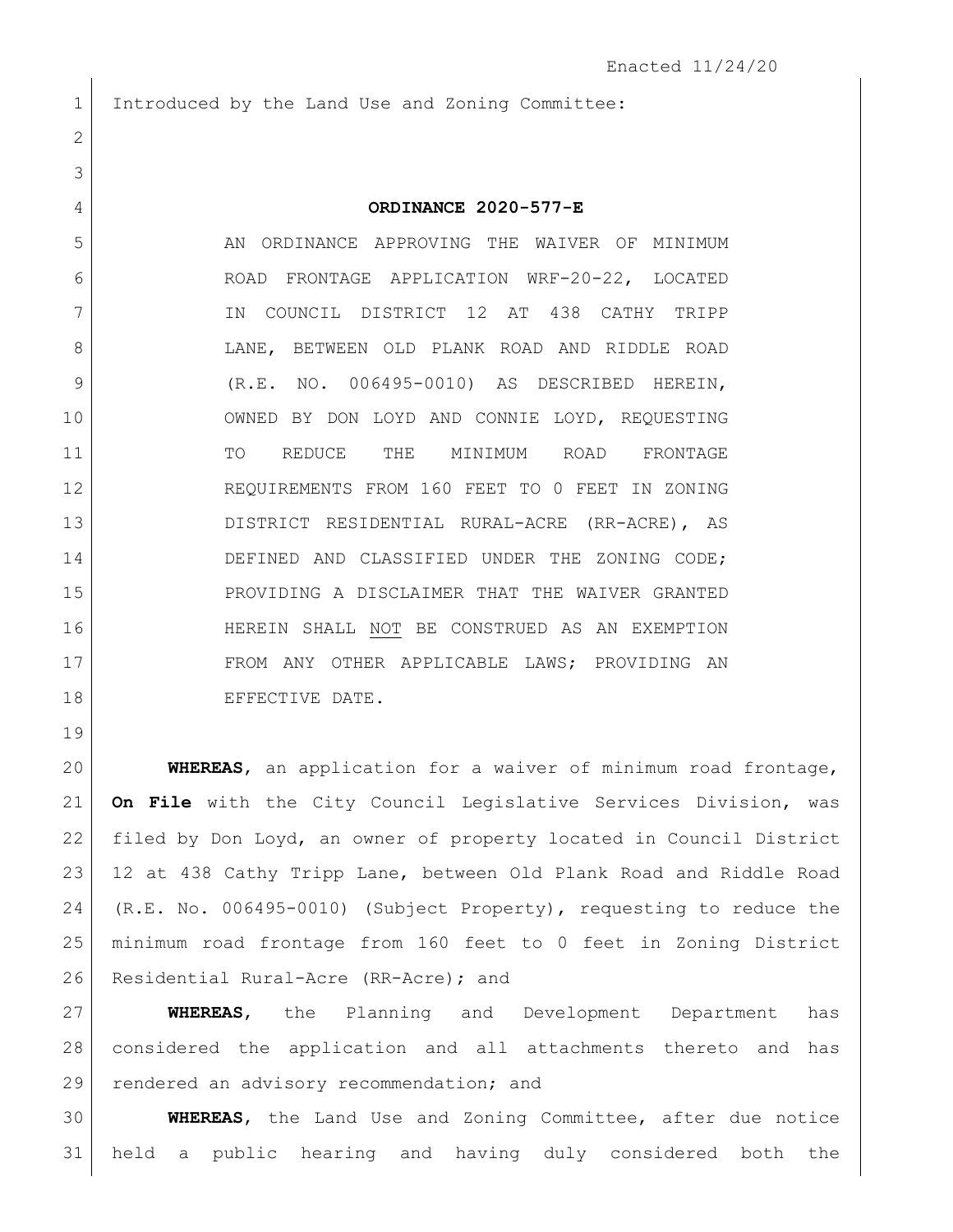testimonial and documentary evidence presented at the public 2 hearing, has made its recommendation to the Council; and

 **WHEREAS**, taking into consideration the above recommendations and all other evidence entered into the record and testimony taken at the public hearings, the Council finds that: (1) there are practical or economic difficulties in carrying out the strict letter of the regulation; (2) the request is not based exclusively upon the desire to reduce the cost of developing the site or to circumvent the requirements of Chapter 654 (Code of Subdivision Regulations); (3) the proposed waiver will not substantially 11 diminish property values in, nor alter the essential character of, the area surrounding the site and will not substantially interfere with or injure the rights of others whose property would be 14 affected by the waiver; (4) there is a valid and effective easement for adequate vehicular access connected to a public street which is maintained by the City or an approved private street; and (5) the proposed waiver will not be detrimental to the public health, 18 safety or welfare, result in additional expense, the creation of 19 | nuisances or conflict with any other applicable law; now, therefore

 **BE IT ORDAINED** by the Council of the City of Jacksonville: **Section 1. Adoption of Findings and Conclusions.** The Council has reviewed the record of proceedings and the Staff Report of the Planning and Development Department and held a public hearing concerning application for waiver of road frontage WRF-20- 22. Based upon the competent, substantial evidence contained in 26 the record, the Council hereby determines that the requested waiver of road frontage meets the criteria for granting a waiver contained in Chapter 656, *Ordinance Code*. Therefore, Application WRF-20-22 is hereby **approved**.

 **Section 2. Owner and Description.** The Subject Property is owned by Don Loyd and Connie Loyd, and is legally described in

 $- 2 -$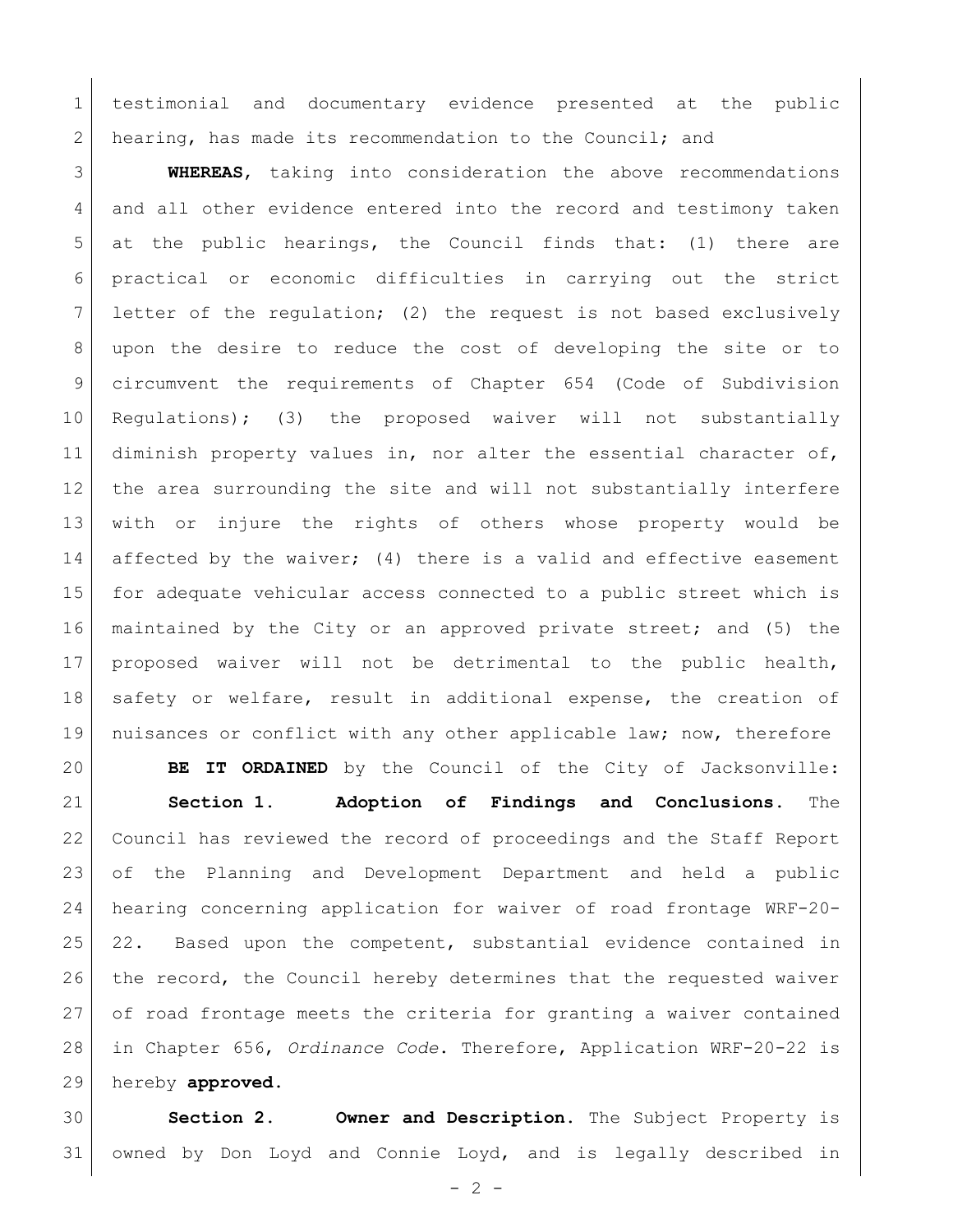**Exhibit 1**, dated September 9, 2020, and graphically depicted in **Exhibit 2, attached hereto**. A graphic depiction of the easement is **attached hereto** as **Exhibit 3**. The applicant is Don Loyd, 438 Cathy Tripp Lane, Jacksonville, Florida 32220; (904) 472-5610.

 **Section 3. Distribution by Legislative Services.**  Legislative Services is hereby directed to mail a copy of this legislation, as enacted, to the applicant and any other parties to this matter who testified before the Land Use and Zoning Committee or otherwise filed a qualifying written statement as defined in Section 656.140(c), *Ordinance Code*.

 **Section 4. Disclaimer.** The waiver of road frontage granted herein shall **not** be construed as an exemption from any 13 other applicable local, state, or federal laws, regulations, requirements, permits or approvals. All other applicable local, state or federal permits or approvals shall be obtained before commencement of the development or use and issuance of this waiver 17 of road frontage is based upon acknowledgement, representation and confirmation made by the applicant(s), owner(s), developer(s) and/or any authorized agent(s) or designee(s) that the subject business, development and/or use will be operated in strict compliance with all laws. Issuance of this waiver of road frontage does **not** approve, promote or condone any practice or act that is prohibited or restricted by any federal, state or local laws.

 **Section 5. Effective Date.** The enactment of this Ordinance shall be deemed to constitute a quasi-judicial action of the City Council and shall become effective upon signature by the Council President and Council Secretary. Failure to exercise the waiver, if herein granted, by the commencement of the use or action herein approved within one year of the effective date of this legislation shall render this waiver invalid and all rights arising 31 therefrom shall terminate.

- 3 -